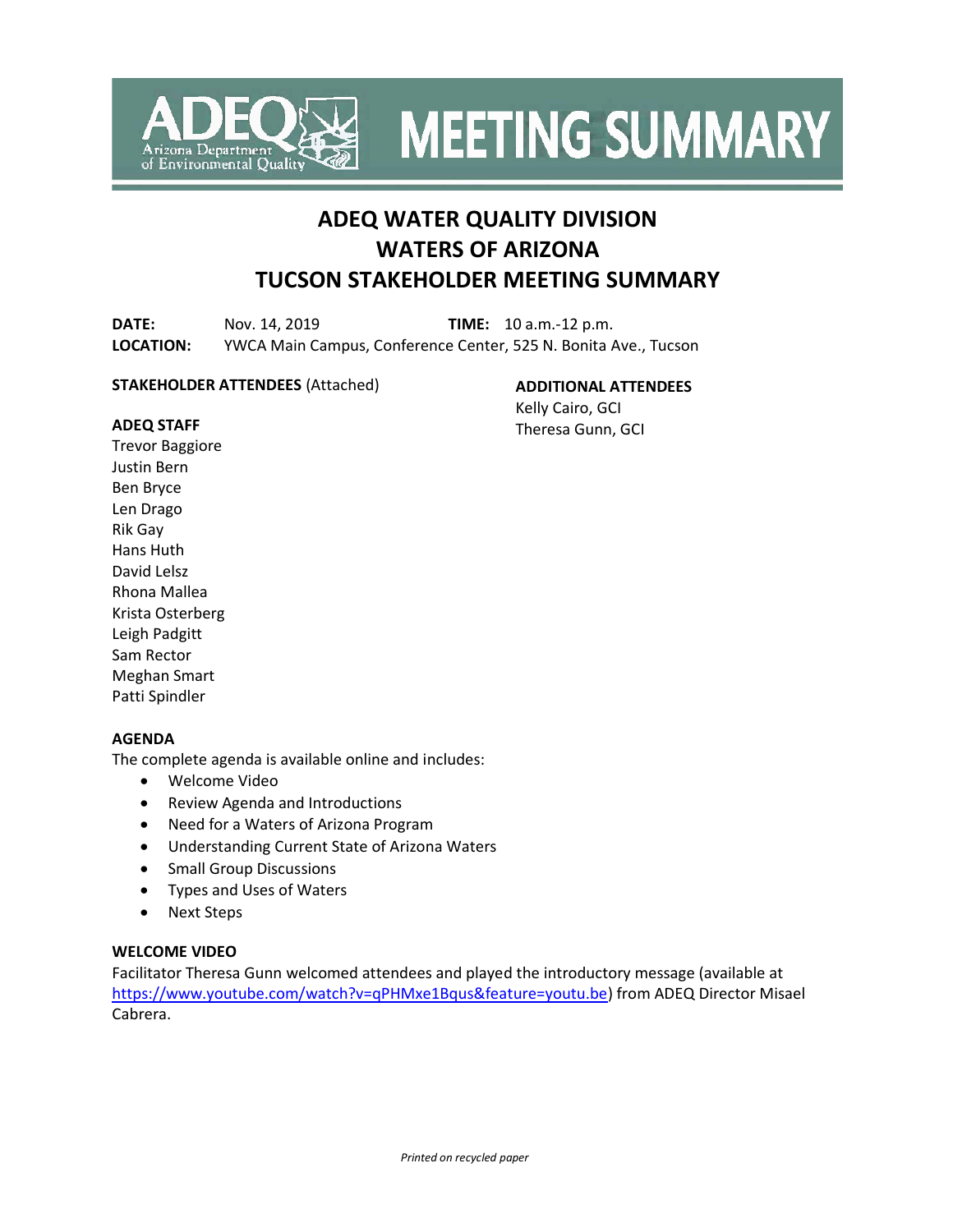#### **REVIEW AGENDA AND INTRODUCTIONS**

Gunn provided webinar instructions to those participating online and welcomed attendees. She explained that the purpose of the meeting was for ADEQ share information regarding what is known about the WOTUS definition change and obtain input in development of a Waters of Arizona (WOAZ) state program.

Gunn facilitated introductions. At least 47 stakeholders attended the meeting, with at least 31 participating in person and 16 via webinar. Some stakeholders may not have provided their names.

### **NEED FOR A WATERS OF ARIZONA PROGRAM**

ADEQ Water Quality Division Director Trevor Baggiore thanked attendees for participating in the meeting. He stressed the importance of understanding how this change at the federal level is going to impact Arizonans at the state level.

Baggiore presented Need for a Waters of Arizona Program. He explained that the presentation is based on EPA's draft proposed definition of Waters of the United States (WOTUS). He pointed out the definitions handout, and invited attendees to ask questions. Highlights of comments, questions, and responses included:

- (Question): What waters are considered traditionally navigable waters (TNW) in Arizona? (Response): Two segments of the Santa Cruz and two segments of the Gila River are TNWs. Other waters, such as the Colorado River, are considered TNW, but have not been officially identified as such.
- (Question): What waters will be covered by this division of ADEQ versus others? (Response): All ADEQ water programs are part of the Water Quality Division, of which Baggiore is the director.
- (Question): ADEQ lacks authority to issue point source permits. Have there been efforts to let the Legislature know this issue needs to be addressed? (Response): Yes, ADEQ has made leadership and some legislators are aware. We are at the early stages. Before the agency receives point source permitting authority, we want input on which waters should be regulated and how they should be regulated.
- This is our opportunity to react to the federal change.
- It is likely lawsuits will be filed on the new WOTUS rule, but it is unknown whether the result will be stayed.
- Association of Water Administrators members were polled regarding the survey question in the presentation.
- (Question): The current regime does not recognize unique Arizona waters, such as subsurface water flows. What will surface waters include? (Response): Arizona's Aquifer Protection Program (APP) is used to protect grounds water. APP is not part of the Clean Water Act (CWA), therefore it is not affected by the WOTUS definition change. We want to hear from you as to which water bodies should be regulated and how.
- (Question): ADWR recognizes subsurface waters as part of surface waters. Will ADEQ? (Response): We don't know yet.
- (Question): Significant nexus through Army Corps of Engineers is already changing how waters will be affected. Will you still pursue a Waters of Arizona program? (Response): New administrations often undo previous actions. We should protect Arizona's waters that need to be protected. Baggiore agreed that it was his interest in making sure waters that need to be protected are protected; however, he could only do so with statutory authority.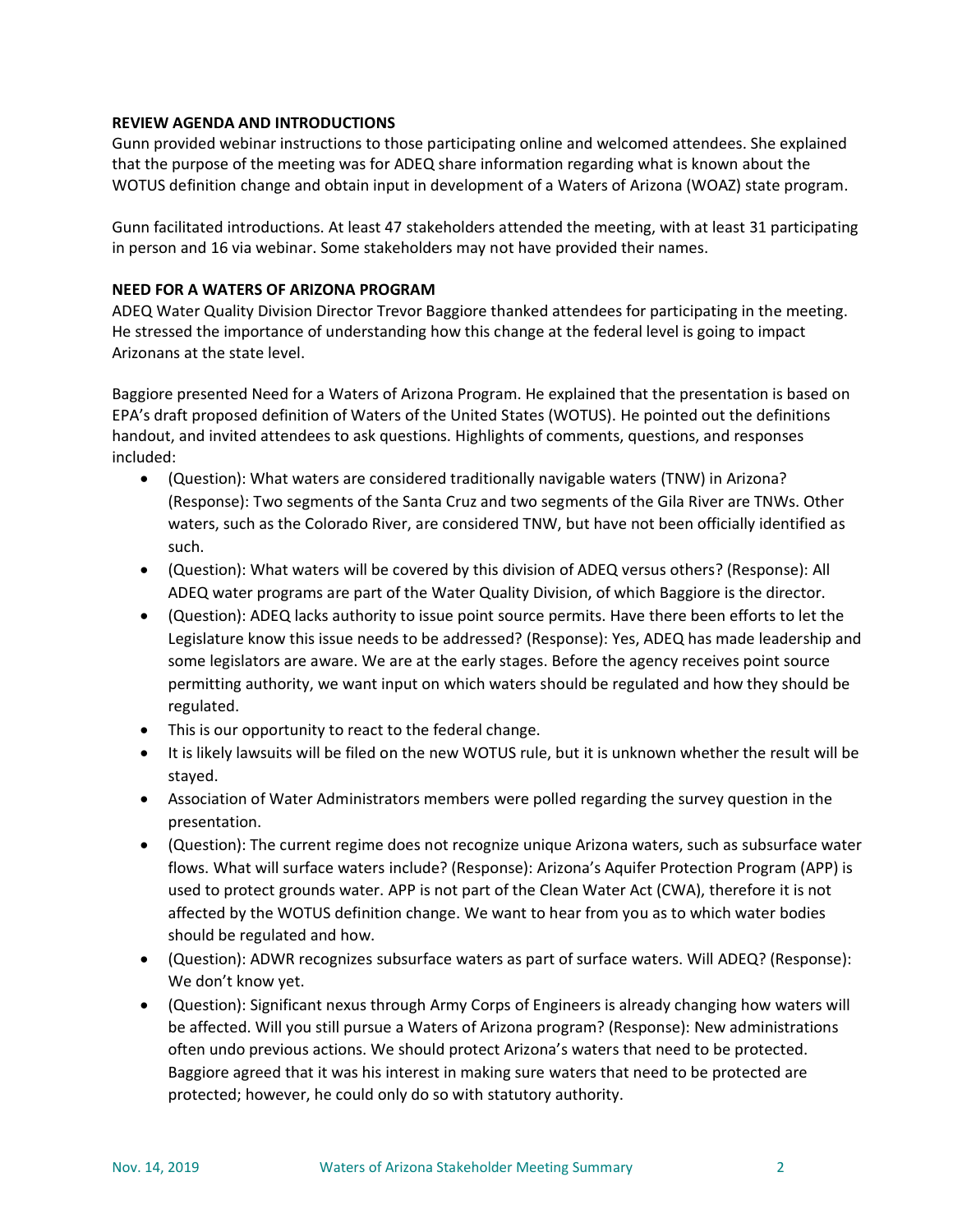• (Question): How will Section 404 permitting be affected? R: We don't yet know. The program is with the Corps.

# **UNDERSTANDING CURRENT STATE OF ARIZONA WATERS**

Gunn asked attendees to participate in a live survey or via comment form handout. She explained that the poll is anonymous, and data such as phone numbers are not collected or associated with results. The results of the survey are shown below.





(Please note: The word cloud image above represents only those who participated in the survey online. Additionally, the appearance of "gciaz" is an artifact from those joining the live survey session.)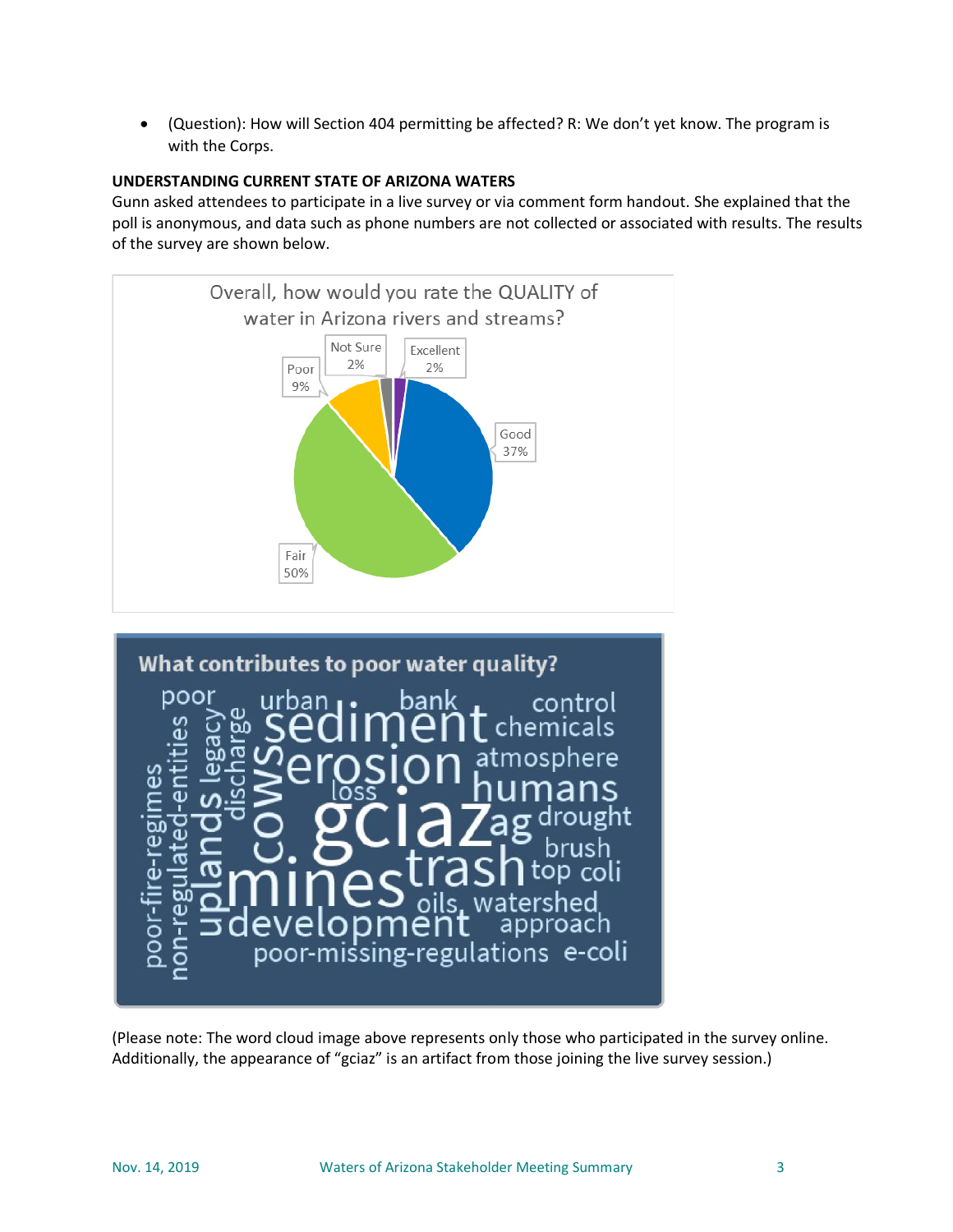



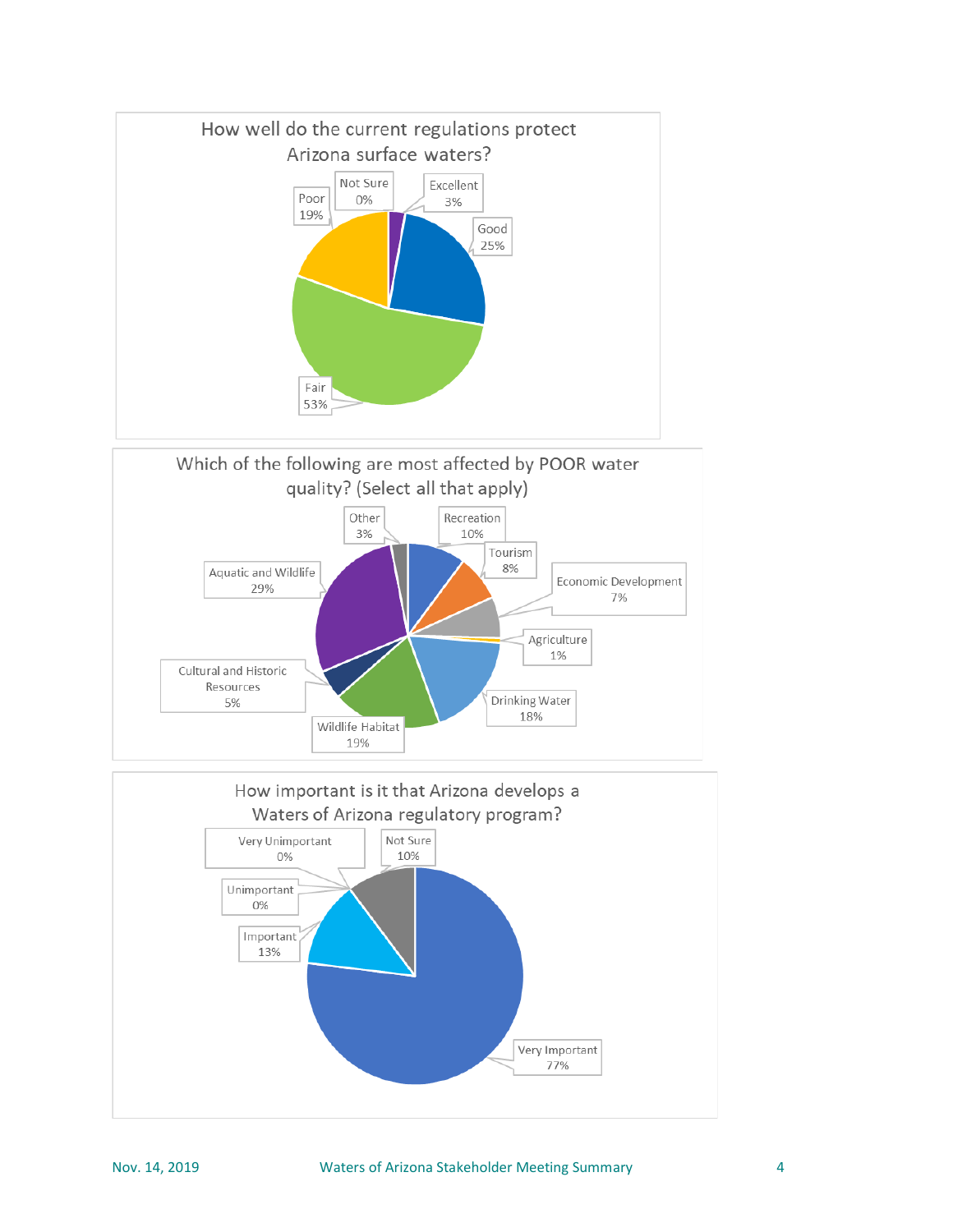Highlights of additional comments, questions and responses included:

- (Comment): The scope seems fuzzy. Arizona is missing standards for maintaining water quantity. (Response): ADEQ only has authority over water quality. ADEQ has initiated meetings with others, such as ADWR, about how this change would affect Arizona.
- (Comment): Government needs to address water quantity needs to holistically.
- (Comment): Some people equate water quality with quantity, and this may be represented in the poll results.
- Gunn solicited causes for the fair rating regarding how well current regulations protect Arizona surface water, which included lack of oversight and lack of enforcement.
- (Comment): Construction and its effects can be a cause, e.g. the effect on the San Pedro.
- (Comment): Each water use affected by poor water quality comes back to water quantity.

Gunn directed attendees to use the comment form if they did not provide responses by text and encouraged people to continue to provide input by taking advantage of the email address and continuing to list considerations.

### **SMALL GROUP DISCUSSIONS**

Gunn asked attendees to discuss and list issues as noted below. She explained that guiding principles have been used successfully in the past to develop solutions and new programs.

- What are potential issues to consider when developing a state program?
- What are potential causes?
- What are the values which should be used to guide the development of the program?

The results are provided in an issues matrix on the ADEQ Waters of Arizona webpage at [https://azdeq.gov/node/6560.](https://azdeq.gov/node/6560)

### **TYPES AND USES OF WATERS**

Gunn asked all attendees to participate in a live survey or via comment form handout. The results of the survey are shown below.

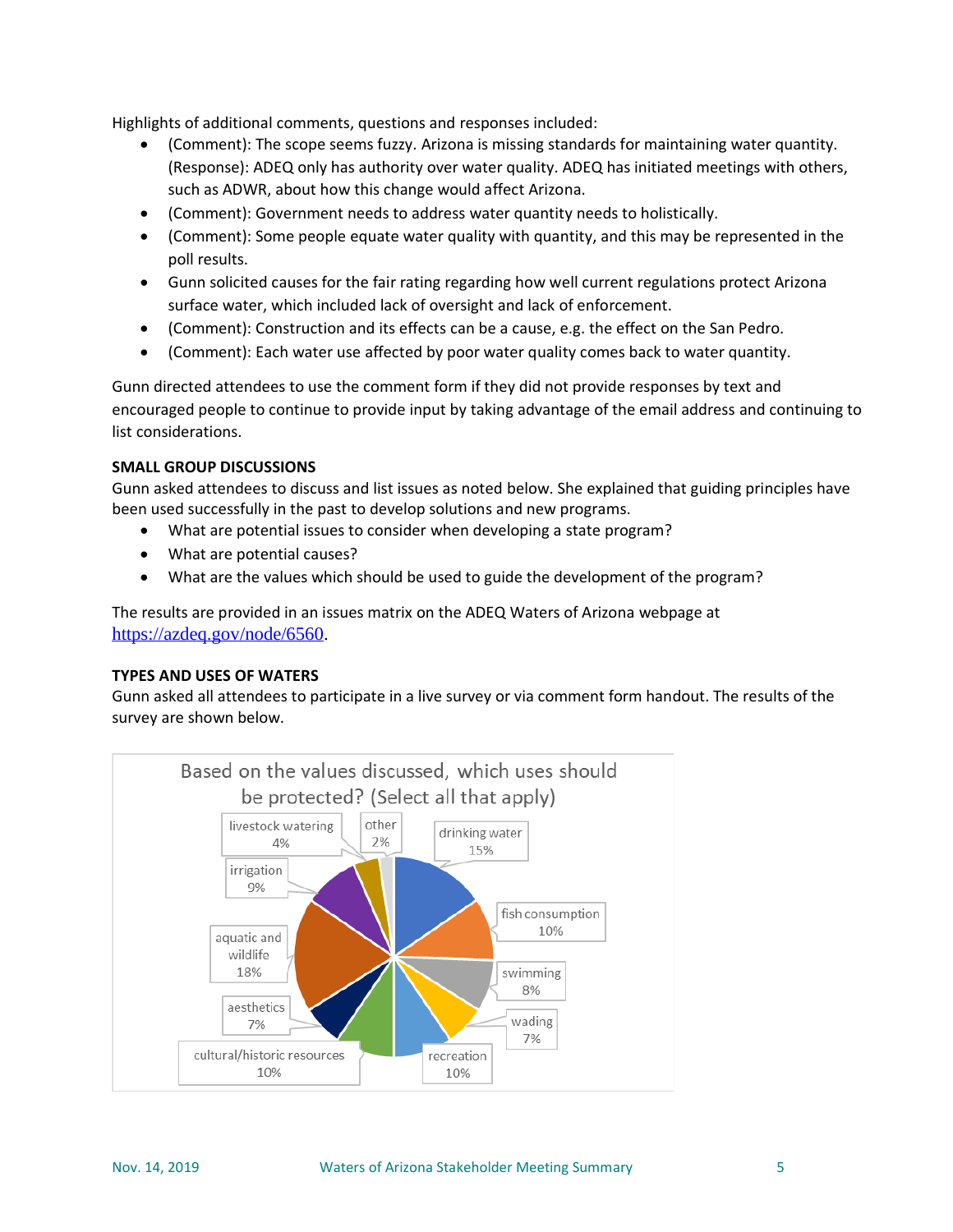

Highlights of additional comments and responses included:

- While there is not currently a clear definition of a watercourse, it is part of the definition of waters of the state.
- (Comment): Ephemerals may be receiving high responses since we are aware they will no longer be included as WOTUS.
- Gunn solicited feedback regarding the selection of other water types that should be protected. Responses included:
	- o Effluent-dominated waters
	- o Connected to subsurface water
	- o Catchment areas
	- o Mine pit lakes

### **NEXT STEPS**

Baggiore reviewed the timeline for next steps. The WOTUS changes are expected to become effective in late spring, 2020.

- February 2020: meeting summaries
- June 2020: ADEQ program outline available
- July 2021: Statutory authority process if needed
- 2021: Collaborative program development
- 2023: Program effective

Baggiore asked attendees to consider the impact of this rule, and solutions about how to close this gap. He noted:

- APP might be able to assist in filling the gap.
- Tribal nations will have some of the same problems of the state of Arizona and indicated in a previous meeting that some tribes may be able to use their authority over those who lease land from them to require water protection.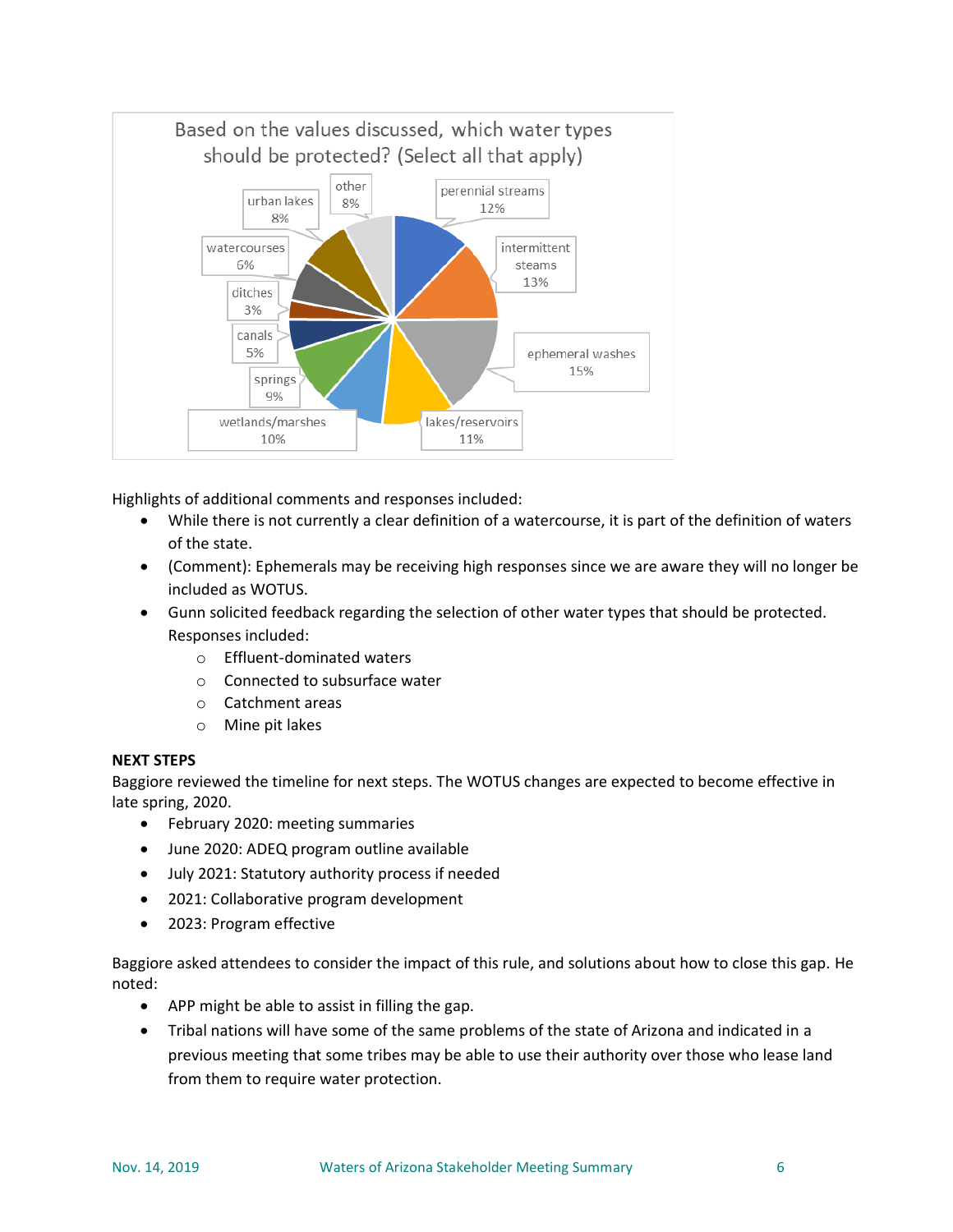- Oregon asked their legislature to provide the state with the same authority as that they received under the CWA.
- In Arizona's letter to EPA, the state requested transition time in order to establish a state program. While Baggiore is hopeful for a positive response, it seems unlikely this request will be granted.
- There has been a suggestion to regulate waters such as ephemerals under solid waste rules.

Highlights of additional question, comments, and responses included:

- (Question): How would a stay affect Arizona? (Response): We don't anticipate the Arizona Attorney General's Office participating in a lawsuit. Arizona would be required to demonstrate harm. Any national stay would be effective in Arizona.
- (Question): How will current AZDPES permits be affected? (Response): ADEQ will not unilaterally discontinue permits. However, permits would no longer be required and Arizona could not enforce them.
- (Question): Would the permit shield still be in effect, which protects permittees from lawsuits? (Response): if there is no longer an underlying regulation, ADEQ can no longer enforce permits. There may be other nuisance laws under which people could initiate lawsuits. ADEQ would rather be proactive than reactive.
- (Question): How will you pay for this program? (Response): Today, ADEQ collects permit fees for AZPDES and receives federal grants. There would not be an initial change in grant funding.
- (Question): How will you pay for the Section 404 Program if essentially no waters are included? (Response): WOTUS changes the math of this program as well. Cost and revenue would both be reduced, regardless of whether the 404 program is through ADEQ or the Corps.
- (Question): Do costs make it more important for ADEQ to develop a WOAZ program? (Response): The department's mission is to protect human health and the environment. The purpose of program development is not to bring in more money, it is to address what waters need to be regulated and how.
- (Question): Are ephemerals waters of the state? (Response): It's not yet clear. We want to have clarity about how ephemerals are regulated.
- (Question): Would you create definitions in statute? (Response): We would need to include specifics on which waters are regulated and how.
- (Comment): The scope and complexity of regulations would become monumental if you were working on a fee-based program. (Response): We would prefer some other source of revenue for program management.
- (Comment): Defining ephemerals will help prevent future litigation.

Baggiore requested input on how to manage gap between the WOTUS definition change and a future ADEQ WOAZ program. Highlights of additional question, comments, and responses included:

- (Comment): Get emergency authority from legislature. (Response): While ADEQ has some influence, is not the role of ADEQ or Baggiore to propose bills. It would be helpful for people to talk to their elected officials and let them know waters need to be protected.
- (Question): Is there support from state leadership to pursue a similar approach as that of Oregon in determining all waters are CWA-regulated?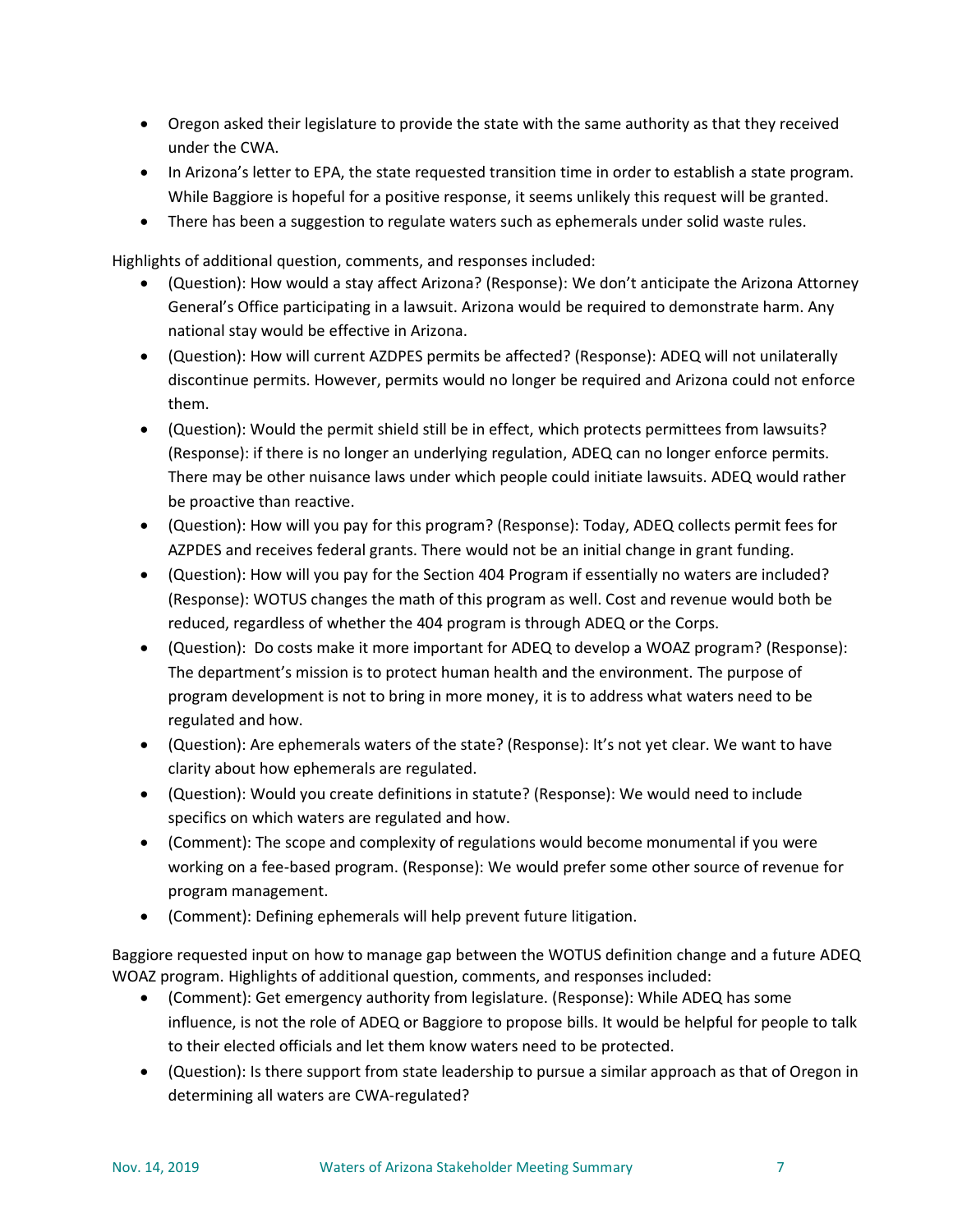- (Question): Can you set standards as stringent as federal standards? (Response): Waters under CWA jurisdiction may be only as stringent as federal standards and not more stringent in Arizona.
- (Comment): It is possible the effects will be more serious than expected. Any work that occurs may or may not be effective between now and November of 2020. I think it is very important to obtain power in the interim. I support ADEQ having stop-gap authority in the interim.
- (Question): Do local jurisdictions have the authority to regulate surface waters? (Response): We are not aware of any other regulations that would allow them to do so in absence of a state program.
- (Question): Could you explain impact thresholds? (Response): Under the Clean Air Act, minor dischargers are not regulators. This approach would require a change in the CWA.

Gunn urged attendees to provide additional input via the project email and to sign up for the mailing list. She encouraged attendees to pass along mailing list requests and other information to others.

Baggiore thanked attendees for their time, and said that he was looking forward to additional interaction in the future.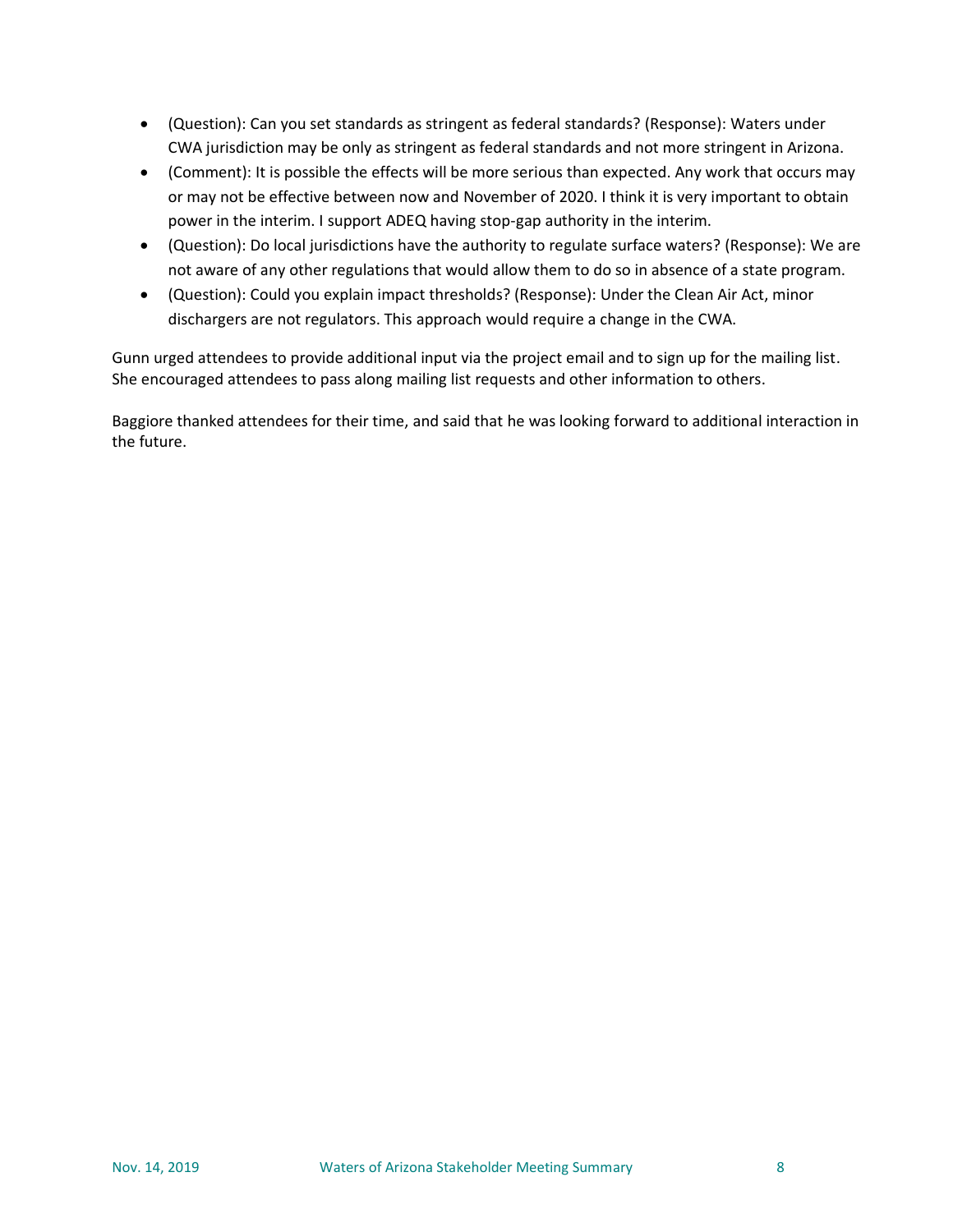# **ADEQ STAKEHOLDER MEETING EVALUATION RESULTS**

Twelve stakeholders returned meeting evaluation surveys. Some stakeholders did not answer all questions.

Attendees were asked to rate their agreement (Strongly Agree, Agree, Disagree, Strongly Disagree, Not Apply) with the following statements:

- Meeting was a valuable use of my time
- Clear and understandable information was presented
- Stakeholder process will provide me an opportunity to participate
- ADEQ wants to hear my input and it will make a difference
- Meeting venue and location worked well for this meeting



#### **What was the best thing about today?**

- Connecting with other stakeholders.
- Dialogues at the table
- Good outline of issues.
- Interaction.
- Learning.
- Presentation on effects of new role, Q&A.

#### **What should be changed for future meetings?**

- Better microphone setup
- Try to mix pre-registrants between tables so that table discussions are between strangers and/or people from different agencies/backgrounds/perspectives.
- Fewer table exercises.
- How to engage other people who aren't paid to attend or who aren't retired.
- Increase advertisement and sufficient advertising time before next meeting.
- Would like to know affiliation of people on the phone.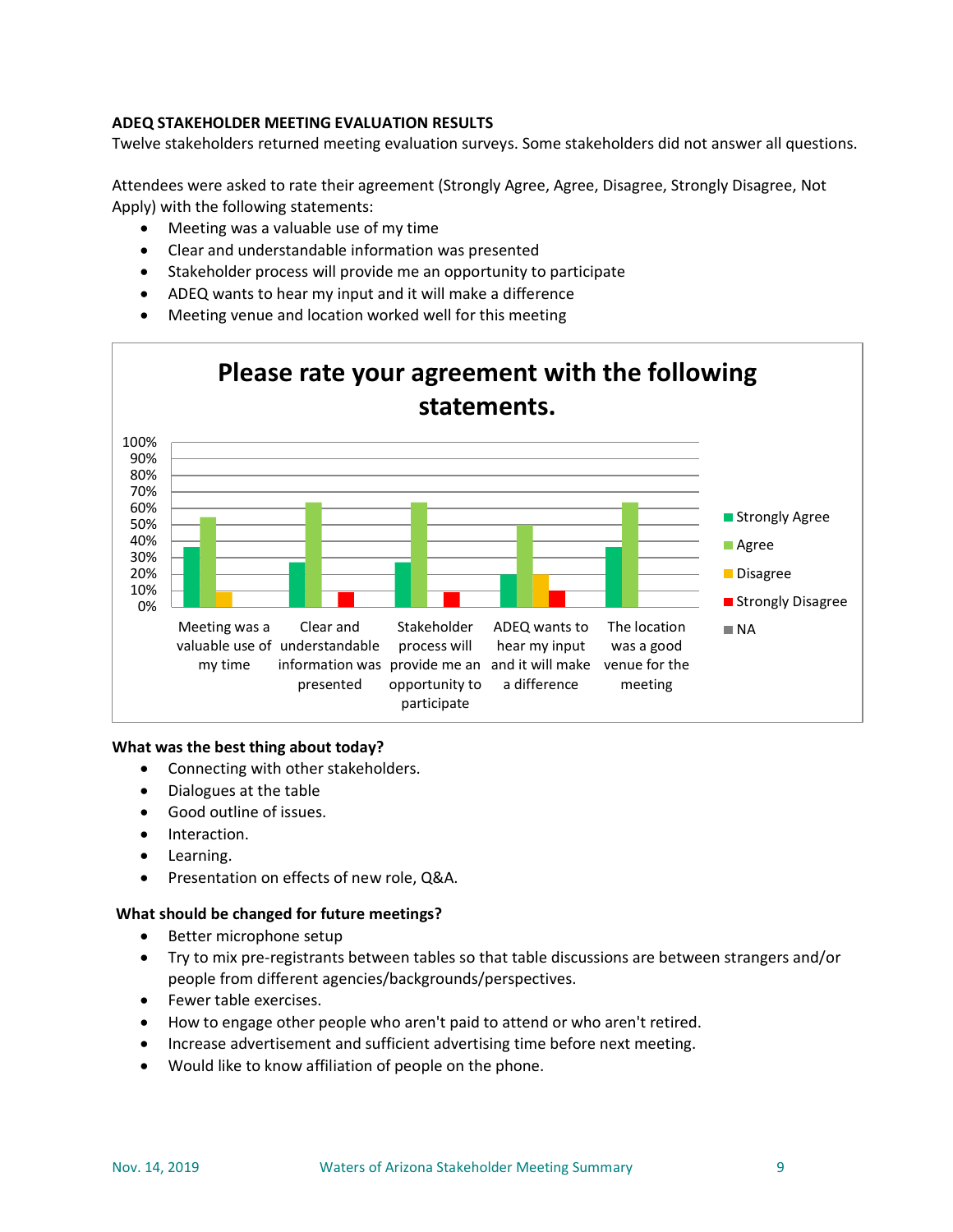| <b>NAME</b>              | <b>ORGANIZATION</b>                             |
|--------------------------|-------------------------------------------------|
| <b>ELBERTO ACOSTA</b>    | City of Douglas                                 |
| <b>ANN AUST</b>          | San Pedro Water Sentinels                       |
| <b>KIMBERLY BAEZA</b>    | <b>PDEQ</b>                                     |
| <b>ROBIN BARNES</b>      | Asarco                                          |
| <b>ANDY BENNETT</b>      | (did not provide)                               |
| <b>LAURA BERGLAN</b>     | Pascua Yaqui Tribe Office of Attorney General   |
| <b>AMANDA BEST</b>       | <b>Westland Resources</b>                       |
| <b>RION BOWERS</b>       | <b>Bowers Environmental Consulting</b>          |
| <b>MICHAEL CABRERA</b>   | Pima County Regional Flood Control District     |
| <b>CAROLYN CAMPBELL</b>  | <b>Coalition for Sonoran Desert Protection</b>  |
| <b>MICHAEL CARLSON</b>   | <b>ADOT</b>                                     |
| <b>JONEEN COCKMAN</b>    | <b>Bureau of Land Management</b>                |
| <b>LUKE COLE</b>         | Sonoran Institute                               |
| <b>RYAN FITZPATRICK</b>  | US Army                                         |
| <b>JULIA FONSECA</b>     | Pima County                                     |
| <b>TRICIA GERRODETTE</b> | (did not provide)                               |
| <b>NICOLE GILLETT</b>    | <b>Tucson Audubon Society</b>                   |
| <b>STAN HART</b>         | Save the Scenic Santa Ritas                     |
| <b>DAN HAWS</b>          | US Army                                         |
| <b>JOYANN HERNANDEZ</b>  | Raytheon                                        |
| <b>CHRIS HIGGINS</b>     | US Army                                         |
| <b>KARL HOERIG</b>       | Pascua Yaqui Tribe Historic Preservation Office |
| <b>KATHY HUCKFELDT</b>   | SMCFD No. 1                                     |
| <b>DARCY KOBER</b>       | Maricopa County                                 |
| <b>JOHN KOLANZ</b>       | (did not provide)                               |
| <b>ALEISA KRUG</b>       | Raytheon                                        |
| <b>MARIE LIGHT</b>       | Pima County                                     |
| <b>DAVID MACK</b>        | ADOT                                            |
| <b>ROGER MCMANUS</b>     | Friends of the Sonoran Desert                   |
| <b>THOMAS MEIXNER</b>    | University of Arizona                           |
| <b>MEAD MIER</b>         | PAG                                             |
| <b>AMY MIGNELLA</b>      | White Mountain Apache Tribe                     |
| <b>MELANIE MIZELL</b>    | (did not provide)                               |
| <b>MATT OLLER</b>        | Maricopa County                                 |
| <b>JOHN PERRY</b>        | (did not provide)                               |
| <b>KATE RAO</b>          | <b>EPA</b>                                      |
| <b>MILLIE RAPP</b>       | <b>TEP</b>                                      |
| <b>KARLA REEVE-WISE</b>  | <b>PDEQ</b>                                     |
| <b>SHARON REID</b>       | San Pedro NRCD                                  |
| <b>JACKIE RONSTADT</b>   | <b>PDEQ</b>                                     |
| <b>IVY SCHWARTZ</b>      | Community Water Coalition of Southern Arizona   |
| <b>JANA SEGUL</b>        | Sustainable Tucson                              |
| <b>WILLIAM TURNER</b>    | Maricopa County                                 |
| <b>JENNIFER VARIN</b>    | Coronado NF                                     |
| <b>JARED VOLLMER</b>     | <b>EPA</b>                                      |

# **STAKEHOLDER ATTENDEES\* (IN PERSON AND BY PHONE) AND ORGANIZATION**